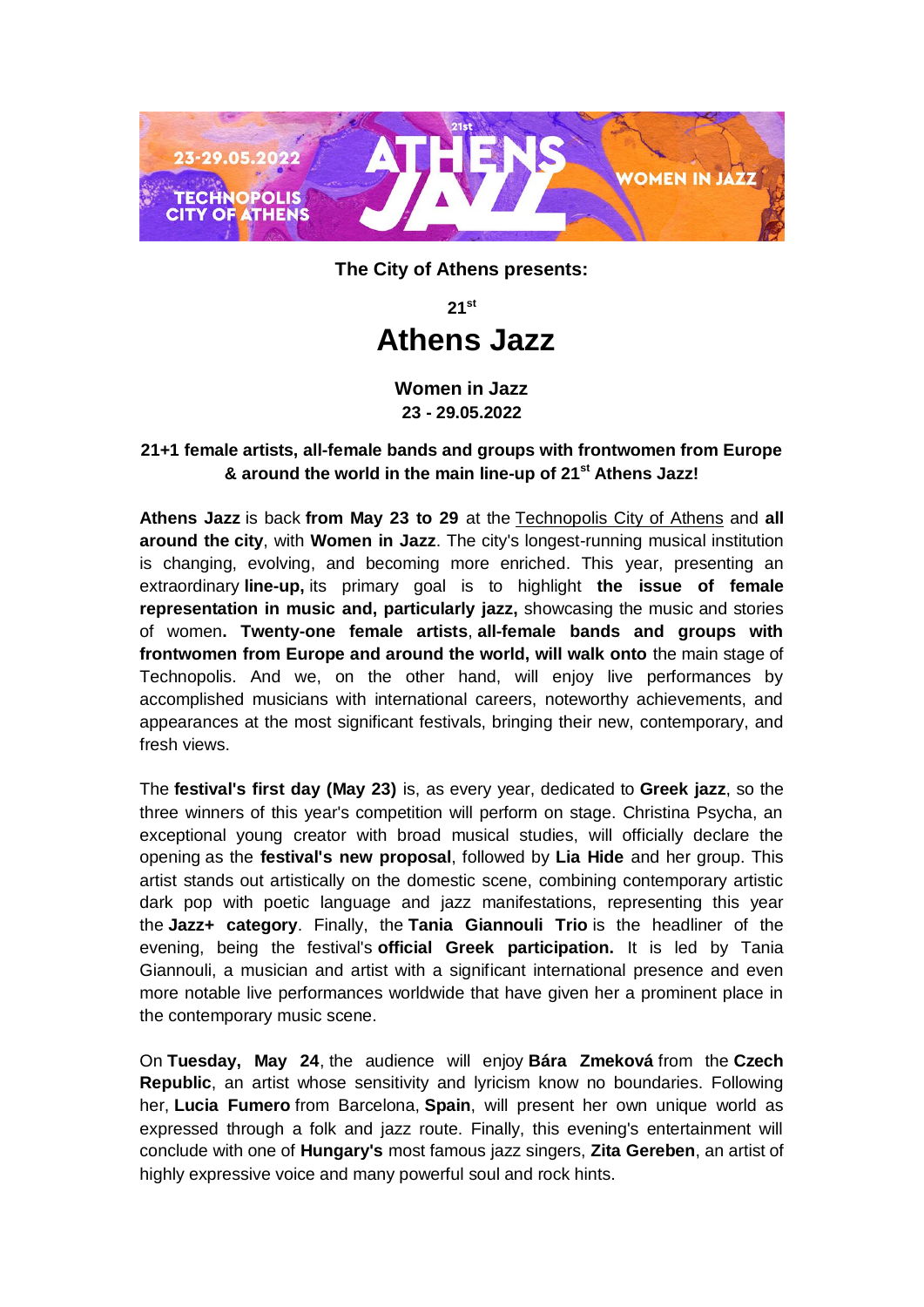On **Wednesday, May 25**, the English-born Claire Parsons from **Luxembourg** will be the first to appear on stage. Through her multinational project "In Geometry," she enriched European jazz with new ideas and sounds. **STAV**, aka Stav Achai from **Israel,** is next to perform**.** She is one of the prominent names of this year's International Music Showcase Festival, an artist with a rich palette embracing minimalism, African tradition, rock, and jazz. Last but not least is **AVEC** from **Austria**, who, beyond the simplicity and straightforwardness of her music, holds a special place in her country's pop scene and a solid fan base - not without reason.

On **Thursday, May 26**, the first performers are **O. N. E.**, the only all-female jazz group in **Poland**, four women who draw from the country's rich tradition and never stop excelling at both local and European levels. Next up is the multifarious saxophonist and composer **Maria Faust** from **Estonia** and her free jazz group **Jazz Catastrophe.** Maria is one of the country's best known and most promising artists. The last performer for the evening is the one and only **Lucy Woodward (USA)**, singer of the legendary Snarky Puppy, with great collaborations to her credit, including Rod Stewart, Barbra Streisand, Celine Dion and Pink Martini.

Bonus: on the same day, Athenian audiences will also have the opportunity to enjoy **Makiko Hirabayashi**, an extraordinary artist from Japan based in Copenhagen, together with her trio, which includes former Miles Davis Group percussionist Marilyn Mazur, at a **surprise venue**!

On **Friday, May 27**, **Kika Sprangers**, a saxophonist and composer, one of the most extraordinary talents of Dutch jazz today, with her quintet from the **Netherlands**, will walk onto the stage. Later, the **British-born** Bahraini **Yazz Ahmed**, an outstanding trumpeter, composer and producer, will take the stage. She stands out in major festivals and jazz media ratings polls as a distinct creative musician on the contemporary jazz scene in the UK and internationally, imaginatively combining jazz with contemporary electronic landscapes, introducing highly recognizable elements from her mixed cultural heritage. Headlining the evening is **Simona Molinari**, the **Italian** singer who has made a name for herself by participating for over a decade in festivals such as the famous San Remo or collaborating with legendary names such as Al Jarreau, Gilberto Gil, Peter Cincotti, Andrea Bocelli.

On **Saturday, May 28**, the Athens Jazz festival will host **Karin Hammar,** one of the most creative **Swedish** jazz performers today, with **Fab 4**, the group she created back in 2014. She will be succeeded by **LIUN & The Science Fiction Band**, **Germany**'s official participation. Next, Swiss-born singer **Lucia Cadotsch**, based in multi-music Berlin, will present urban music that draws on dark rhythms, space jazz imagery, and psychedelic electro-pop approaches, a universe in which past, present and future coexist. Finally, the last artist for the evening needs no special introduction: **Alexia Vassiliou** from **Cyprus.** After a very successful pop career (also in Greece), she turned to her true musical loves, jazz and improvisational music, while in recent years, she has been living in the USA developing her own multivariate musical art, having many great collaborations to show, such as the one with Chick Corea.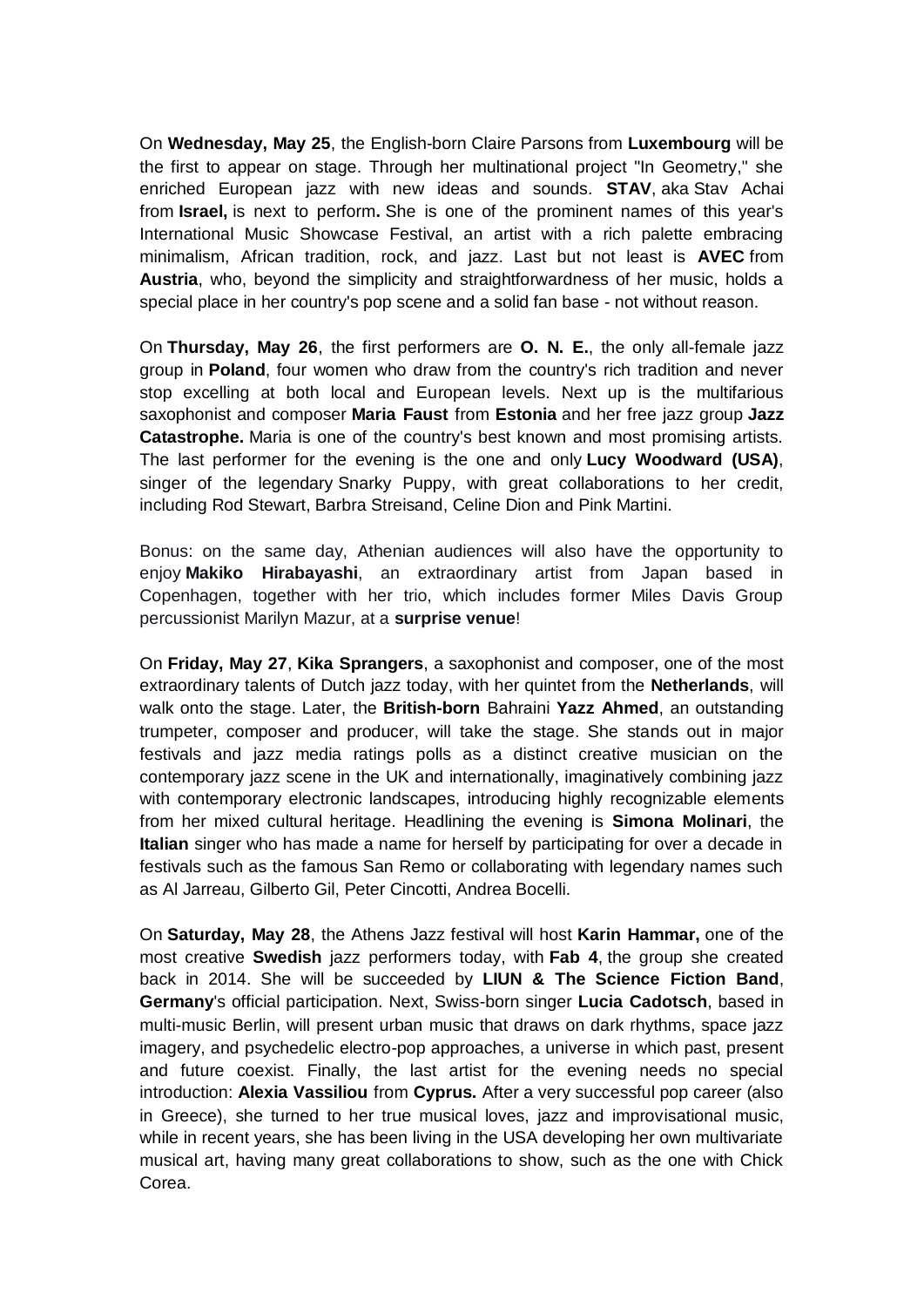The last day of Athens Jazz this year will start with **3:rma** from **Slovenia**. This particular duo combines poetic folk songwriting with contemporary social empathy, an essential approach to issues of femininity and interpersonal relationships. Next up will be the explosive bassist and emotive performer **Ellen Andrea Wang** from **Norway**, a strong presence in contemporary jazz (plus) in local and global scenes and international collaborations (Sting, Manu Katché, Marilyn Mazur). Finally, **Ida Nielsen & The Funkbots** from **Denmark** will be the festival's last performers this year. Their vehicle is explosive funk and high energy sound rhythms but also cool vibes together with soul feelings. Nielsen's name, after all, is well known as she was Prince's skillful bassist from 2010 to 2016.

Furthermore, **in May**, **from 20 to 29**, alongside the 21 live shows, Athens Jazz will present a series of **new side events**, creating thus a **whole festival experience** that we have missed so much. Along with the **METApolis photography exhibition** and the **Meet Market**, the main side events of the festival in recent years, there will be **outdoor screenings**, a **photography exhibition dedicated to the women in jazz**, an **international conference with presentations and workshops** and a **club program** in **Athens' favourite music scenes** with **live shows** and **DJ sets.**

Stay tuned! Much more will be announced soon... \*Free admission

**Find high-resolution photos of all the artists performing live at 21st Athens Jazz [here.](https://www.dropbox.com/home/Athens%20Jazz%202022/Artists%20Photos)**

\*\*Be the first to know the latest jazzy news: follow Athens Jazz's [Facebook](https://www.facebook.com/AthensTechnopolisJazzFestival) & [Instagram](https://www.instagram.com/athenstechnopolisjazzfest/?hl=el) pages, and don't forget to subscribe to [Athens Jazz's](https://www.youtube.com/channel/UCkZb9qw2pUHnNSn07UO6q6g)  [Youtube channel.](https://www.youtube.com/channel/UCkZb9qw2pUHnNSn07UO6q6g) The brand new website of the festival [\(athensjazz. gr\)](https://athensjazz.gr/) will be ready in the next few days.

#AthensJazz #AthensJazz2022 #WomeninJazz

# **Athens Jazz 2022 | Line-up**

#### **Monday 23.05**

21.00 | Christina Psycha (GR - new music proposal) 22.00 | Lia Hide (GR - Jazz+) 23.00 | Tania Giannouli Trio (GR - official participation)

**Tuesday 24.05**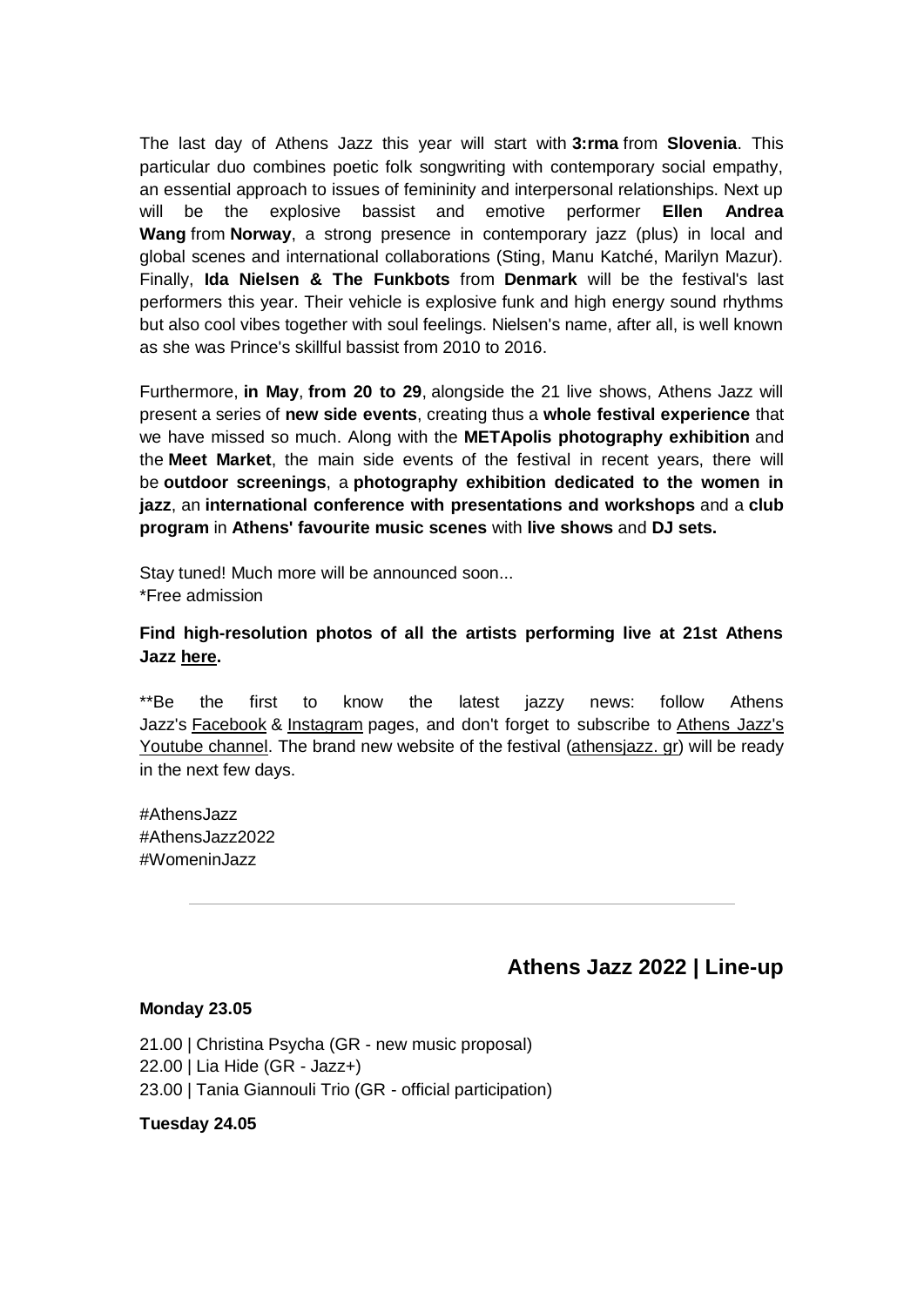21.00 | Bára Zmeková (CZ) 22.00 | Lucia Fumero (ES) 23.00 | Zita Gereben (HU)

#### **Wednesday 25.05**

21.00 | Claire Parsons (LU) 22.00 | STAV (IL) 23.00 | AVEC (AT)

#### **Thursday 26.05**

21.00 | O.N.E. (PL) 22.00 | Maria Faust's Jazz Catastrophe (EE) 23.00 | Lucy Woodward (US)

\*\*Makiko Hirabayashi (DK)

#### **Friday 27.05**

21.00 | Kika Sprangers Quintet (NL) 22.00 | Yazz Ahmed (UK) 23.00 | Simona Molinari (IT)

#### **Saturday 28.05**

21.00 | Karin Hammar Fab 4 (SE) 22.00 | LIUN & The Science Fiction Band (DE) 23.00 | Alexia Vassiliou (CY)

#### **Sunday 29.05**

21.00 | 3:rma (SI) 22.00 | Ellen Andrea Wang (NO) 23.00 | Ida Nielsen & The Funkbots (DK)